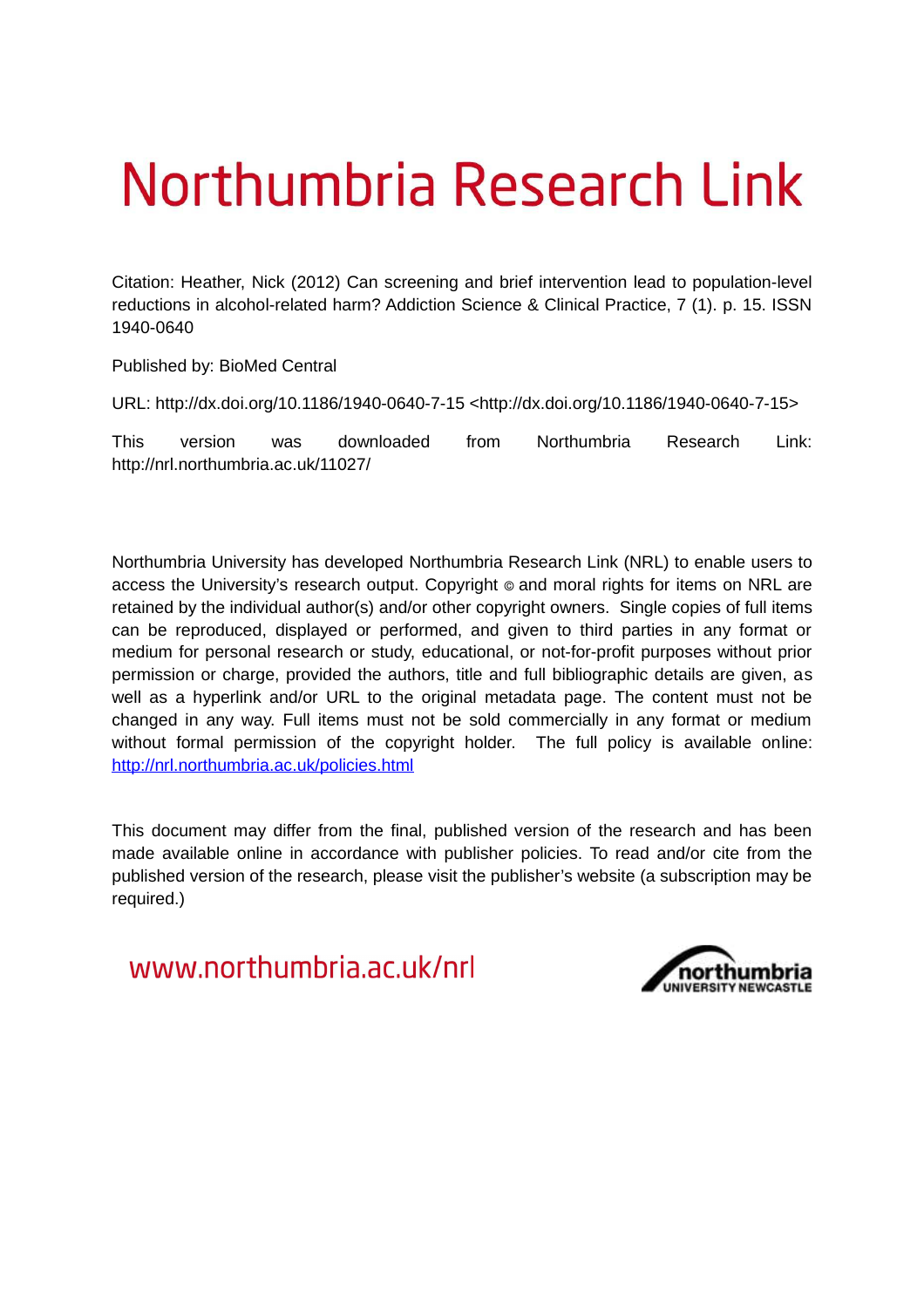

**REVIEW CONSTRUCTION CONSTRUCTION CONSTRUCTION CONSTRUCTS** 

## Can screening and brief intervention lead to population-level reductions in alcohol-related harm?

Nick Heather<sup>\*</sup>

### Abstract

A distinction is made between the clinical and public health justifications for screening and brief intervention (SBI) against hazardous and harmful alcohol consumption. Early claims for a public health benefit of SBI derived from research on general medical practitioners' (GPs') advice on smoking cessation, but these claims have not been realized, mainly because GPs have not incorporated SBI into their routine practice. A recent modeling exercise estimated that, if all GPs in England screened every patient at their next consultation, 96% of the general population would be screened over 10 years, with 70-79% of excessive drinkers receiving brief interventions (BI); assuming a 10% success rate, this would probably amount to a population-level effect of SBI. Thus, a public health benefit for SBI presupposes widespread screening; but recent government policy in England favors targeted versus universal screening, and in Scotland screening is based on new registrations and clinical presentation. A recent proposal for a national screening program was rejected by the UK National Health Service's National Screening Committee because 1) there was no good evidence that SBI led to reductions in mortality or morbidity, and 2) a safe, simple, precise, and validated screening test was not available. Even in countries like Sweden and Finland, where expensive national programs to disseminate SBI have been implemented, only a minority of the population has been asked about drinking during health-care visits, and a minority of excessive drinkers has been advised to cut down. Although there has been research on the relationship between treatment for alcohol problems and population-level effects, there has been no such research for SBI, nor have there been experimental investigations of its relationship with population-level measures of alcohol-related harm. These are strongly recommended. In this article, conditions that would allow a population-level effect of SBI to occur are reviewed, including their political acceptability. It is tentatively concluded that widespread dissemination of SBI, without the implementation of alcohol control measures, might have indirect influences on levels of consumption and harm but would be unlikely on its own to result in public health benefits. However, if and when alcohol control measures were introduced, SBI would still have an important role in the battle against alcohol-related harm.

#### Introduction

The term "brief intervention" has been applied both to shorter forms of treatment delivered in specialist alcohol or addiction services and to interventions offered by generalist professionals to individuals who are not seeking help for an alcohol problem but whose alcohol consumption is of concern. It has been argued that these two uses of the term should be clearly distinguished [[1,2\]](#page-12-0), and it is the second that is the focus of this article.

In this sense, it is better to use the term "opportunistic brief intervention," with the implication that the opportunity is taken of the drinker's presence in a setting not directly connected with help for alcohol problems to offer advice and assistance to cut down consumption or abstain. For convenience, however, this form of activity will be called simply brief intervention (BI) here.

Brief intervention is directed at two separate targets: hazardous drinkers, whose level or pattern of drinking increases the risk of alcohol-related harm, and harmful drinkers, who have already incurred some degree of \* Correspondence: [nick.heather@northumbria.ac.uk](mailto:nick.heather@northumbria.ac.uk)<br>Emeritus Professor of Alcohol & Other Drug Studies Northumbria University harm but who show no or only low levels of alcohol



© 2012 Heather; licensee BioMed Central Ltd. This is an Open Access article distributed under the terms of the Creative Commons Attribution License [\(http://creativecommons.org/licenses/by/2.0\)](http://creativecommons.org/licenses/by/2.0), which permits unrestricted use, distribution, and reproduction in any medium, provided the original work is properly cited.

Emeritus Professor of Alcohol & Other Drug Studies, Northumbria University, Newcastle upon Tyne NE1 8ST, United Kingdom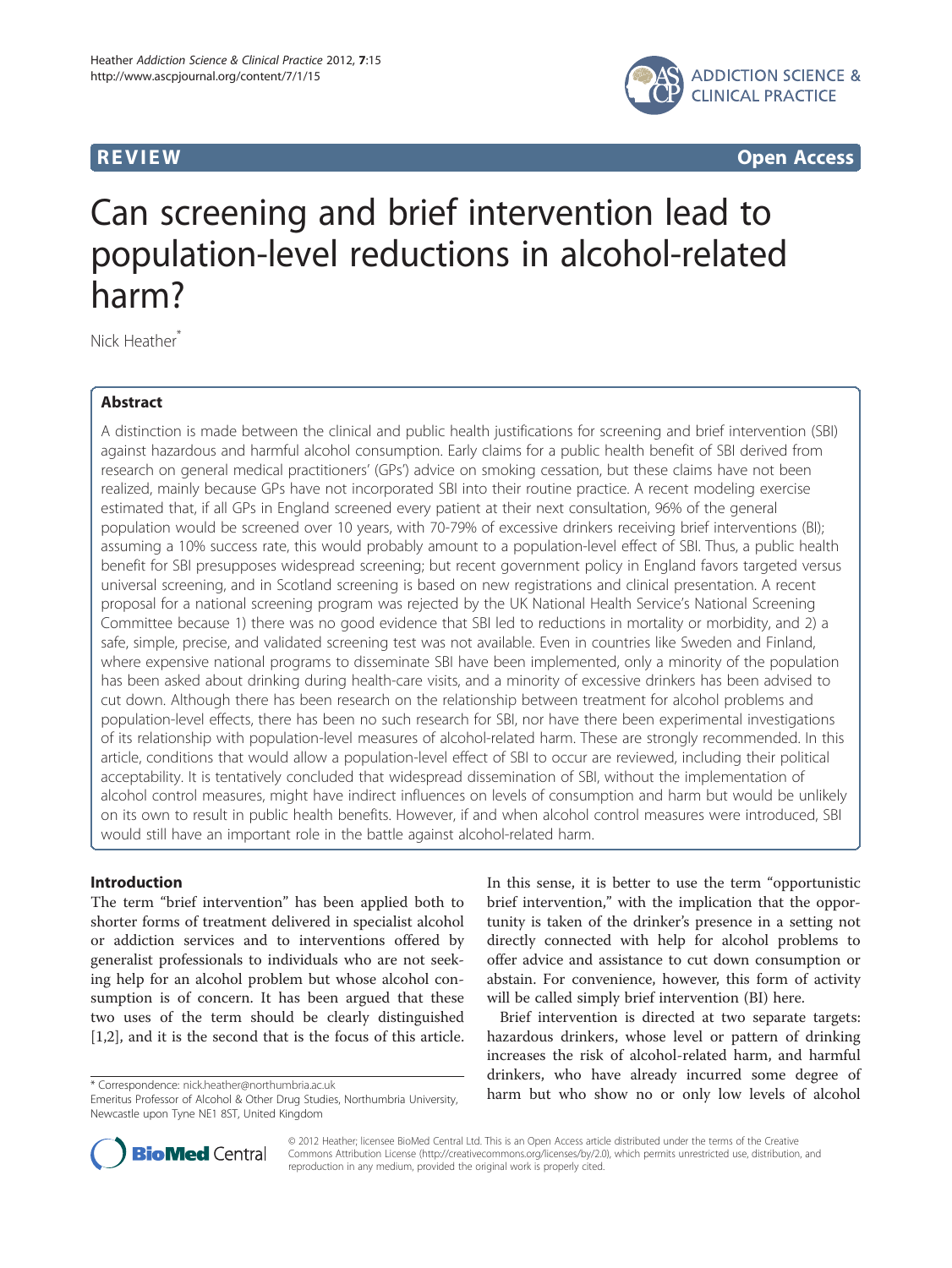dependence [[3\]](#page-12-0). Since, by definition, these individuals are not seeking help to resolve an alcohol problem, it is necessary to screen for level of consumption and/or the presence of alcohol-related problems or employ some other form of identification before BI can be offered. The more specific aims of screening and brief intervention (SBI) will be discussed below.

There is no single form of BI; rather, the term applies to a family of interventions that differ in length, content, and in a number of other ways [[4\]](#page-12-0). Recently, however, two distinct forms of BI have emerged: brief structured advice and brief motivational interviewing. Brief structured advice is typically employed in time-limited situations, such as general medical practice, with immediate intervention following screening. The intervention typically lasts between five and 10 minutes and usually consists of a standard package involving information on drinking risk levels, the status of the patient's own drinking in relation to those levels, encouragement to cut down and set a date for doing so, and a few simple hints on how cutting down might best be achieved, often accompanied by self-help material. Brief motivational interviewing is a more flexible and client-centred approach that explicitly avoids giving advice unless it is requested. It usually lasts between 20–40 minutes in a single session and often includes follow-up sessions. Based on the principles and techniques of motivational interviewing [\[5](#page-12-0)], it was originally described in the early 1990s [\[6](#page-12-0)] and has been applied in settings and situations where there is more time for intervention and where staff trained in the approach are available.

Evidence for the effectiveness of SBI is good for primary health care [[7\]](#page-12-0), mixed for emergency services and general hospitals wards [\[8,9](#page-12-0)], and virtually nonexistent for other medical and nonmedical settings [[10](#page-12-0)]. For purposes of this discussion, however, and based on the assumption that evidence for effectiveness in primary health care can represent effectiveness among hazardous and harmful drinkers in general, BI will be regarded as effective with a number-needed-to-treat (NNT) of 10 [[11\]](#page-12-0). It is also arguable that a public health benefit of SBI, if it is possible, would come about mainly through implementation in primary health care, because that would impact upon the majority of individuals in the population.

#### Aims

The aims of this article are as follows:

- 1) to trace the history of claims for the public health benefits of SBI for hazardous and harmful alcohol consumption (hereafter called excessive drinking).
- 2) to consider the conditions under which a population-level benefit of SBI could arise.
- 3) to examine evidence on recent attempts to achieve widespread implementation of SBI, the consequences of those attempts, and the difficulties they have encountered.
- 4) to contribute to the fourth objective of the International Network on Brief Interventions for Alcohol & Other Drugs (INEBRIA); that is,"To promote the integration of the study of brief interventions with the wider context of measures to prevent and reduce alcohol-related harm."
- 5) specifically, to consider the relationship between SBI and alcohol control measures.
- 6) overall, to ask whether implementation of SBI can lead to population-level reductions in alcohol-related harm, to consider how this question could be answered, and to offer a tentative answer to it.

Before proceeding, two general points should be made. First, classic definitions of public health (e.g., "the science and art of preventing disease, prolonging life, and promoting health through the organized efforts of society" [[12\]](#page-12-0)) can encompass a variety of activities and outcomes. For the purposes of this article, the term "public health benefit" refers to the favorable effects of policies and interventions that are detectable in population-level measures of, in this case, alcohol-related harm. Second, although there is a great deal of high-quality information from the US, Canada, and other parts of the world that is relevant to the aims of this article, we will be mainly concerned here with what the author knows best—evidence and policies from European countries and, in particular, from the UK.

#### Clinical versus public health justifications for alcohol SBI

There are two ways of justifying the range of activities that come under the heading of alcohol SBI. The clinical justification is concerned with the interests of the individual patient or client who receives the BI. The clinical benefits are in terms of early intervention before harm or, in the case of existing harmful drinking, more severe harm has occurred and secondary prevention before more intensive intervention may be required. Brief intervention can also reduce the current level of alcoholrelated harm an individual may be experiencing. An NNT of 10 compares very favorably with general practitioner's advice to quit smoking [[13\]](#page-12-0). Even if the patient does not respond at first, the intervention may start a process described by movement along the stages of change in the Transtheoretical Model [\[14](#page-12-0)]. This kind of justification is of greatest appeal to clinicians, therapists, and counselors concerned with the health and welfare of the patients or clients they encounter in their practices.

The public health justification is not concerned with the interests of individuals but with those of societies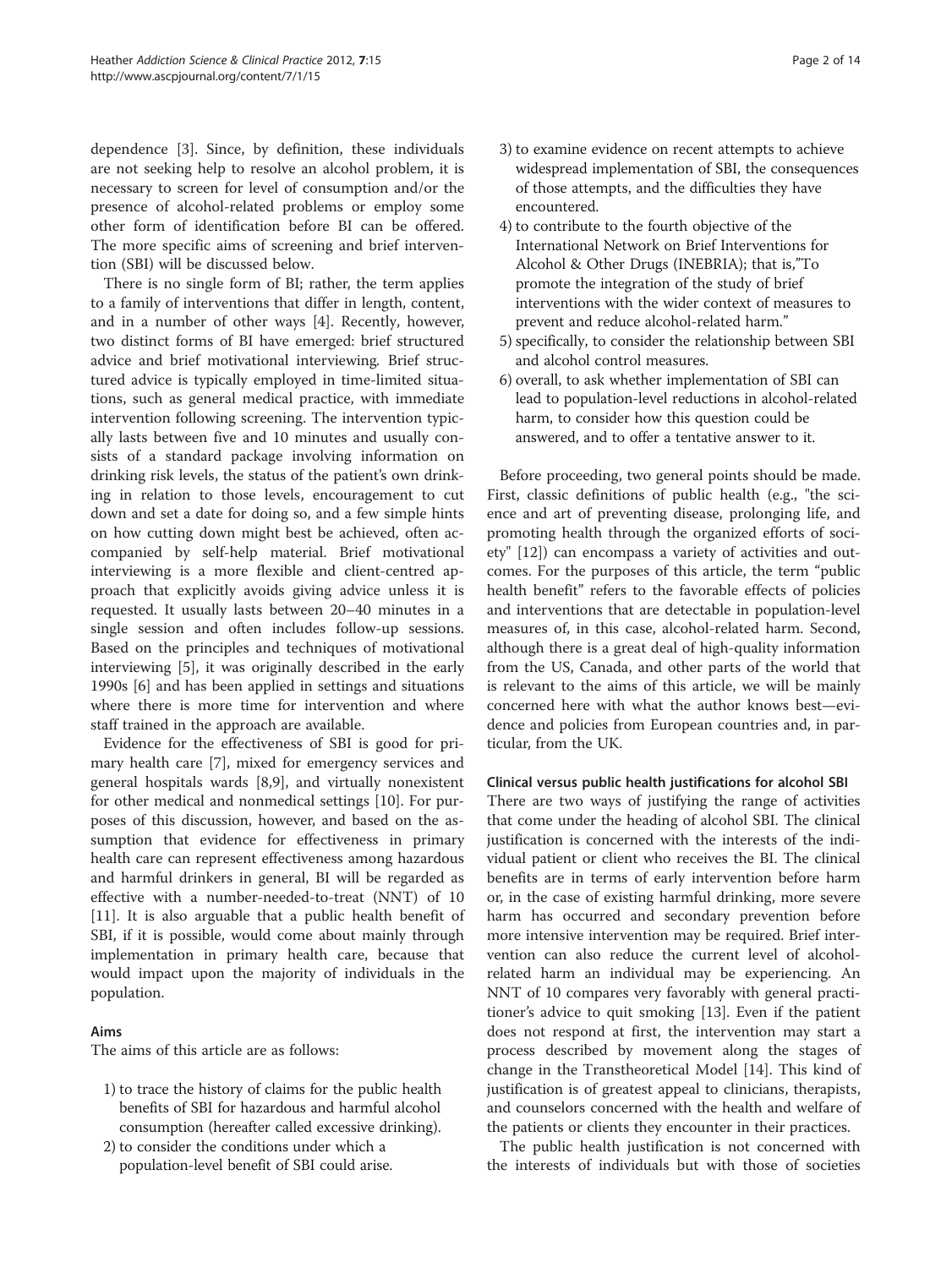<span id="page-3-0"></span>and, more specifically, with reducing the aggregate of alcohol-related harm in the population at large. This is achieved by reducing levels of alcohol-related problems per se and also by decreasing levels of alcohol consumption in the population linked to a wide range of physical and mental ill-health [[15\]](#page-12-0). It is reckoned that the widespread delivery of SBI among excessive drinkers would be a comparatively cost-effective way of reaching these goals [\[16](#page-12-0)]. Although clinicians may recognize these wider benefits of delivering SBI, they are mainly of interest to public health specialists and policy makers.

An objection at this point might be that the distinction above is artificial because, if enough individuals respond positively to SBI, this would amount to an aggregate public health benefit. This is true in a trivial sense. However, the premise here is that a form of intervention applied to individuals can only be described as having a public health benefit if its effects are clearly detectable in population-level measures of harm—in this case, for example, in rates of alcohol-attributable mortality or morbidity, rates of drunkenness or drunk-driving offenses, or measures of alcohol consumption from random surveys of the population or relevant community samples.

If the distinction is accepted, an important point to note is that the clinical justification is independent of the public health justification. In other words, if it were shown that widespread SBI had no detectable public health effect at the population level, this would in no way undermine the clinical justification for offering SBI to individual patients or clients with the aim of improving their health, welfare, and quality of life.

#### Early claims for the public health potential of SBI

The trial of physician advice to quit smoking by Michael Russell and colleagues reported in the British Medical Journal in 1979 [[17\]](#page-12-0) is rightly regarded as a landmark study of BI for substance use disorders and for the new public health more generally. It was one of the main influences on the development and trial in Scotland in the early 1980s of the first alcohol BI pack for use in primary health care (the DRAMS pack [\[18\]](#page-12-0)). (The European origins of alcohol BI have been recently described by Heather [[19](#page-12-0)].) Russell and colleagues randomly allocated 2138 smokers attending one of 28 general practice surgeries in London to one of four conditions: nonassessment controls; questionnaire-only controls; advised by the general practitioner (GP) to stop smoking; and advice, receipt of a leaflet, and warning of follow-up. The quit rates one year after intervention for these four groups were, respectively: 0.3%, 1.6%, 3.3%, 5.1%. The authors summarized the implications of their findings as follows: "The results suggest that any GP who adopts this simple routine [i.e., the fourth group] could expect about 25 long-term successes yearly. If all GPs in the UK participated, the yield would exceed half a million ex-smokers a year. This target could not be matched by increasing the present 50 or so special withdrawal clinics to 10,000" (p.231).

This is probably the earliest statement of the public health potential of SBI for reducing the harm from any kind of unhealthy behavior. However, it is clear that, had the authors' expectations been realized, the smoking habit in the UK would have been entirely eliminated some years ago! (It would have resulted in 16 million exsmokers in the 32 years since the BMJ article; the current prevalence of smoking in the UK is approximately 10 million.) Reasons why this has not happened are not hard to find. First, there are the well-known difficulties in extrapolating the results of randomized controlled trials to the real world of everyday practice. Second, although smoking prevalence has declined in many industrialized countries, experience has revealed a recalcitrant rump of smokers who are harder to shift from their habit [[20\]](#page-12-0). Third, and most obviously, not all GPs in the UK have adopted the "simple routine" in question, or anything like it.

For the purposes of this article, a UK smoking research expert, Dr. Martin Jarvis, was asked for his assessment of the contribution BI has made to reductions in smoking prevalence over the last 20 to 30 years. He replied that the main driver of reduced prevalence has been a change in the social climate surrounding smoking; i.e., the "denormalization" of smoking. This had mainly been brought about by advertising bans and smoke-free legislation, but price increases have also been important. Against this background, it is difficult to disentangle the effects of GPs' advice and treatment in general, but uptake of BI by smokers is far lower than it should be, and GPs and other health professionals do not offer BI as often as they should. The extent to which these remarks transfer to desired reductions in the prevalence of excessive drinking will be returned to.

The first well-resourced trial of GP-delivered SBI, resulting in the first good evidence for its effectiveness in any setting, was carried out by Paul Wallace and colleagues using the Medical Research Council GP Research Network [\[21](#page-12-0)]. They randomly allocated 909 heavy drinking patients from 47 group practices throughout the UK to one of two groups: 1) advice and information about reducing consumption plus a leaflet and up to five additional sessions at the discretion of the GP; or 2) a nonintervention control. At one year follow-up, the proportion with excessive consumption had dropped by 43.7% in the intervention group compared with 25.5% in controls, a difference that was highly significant. In what was no doubt a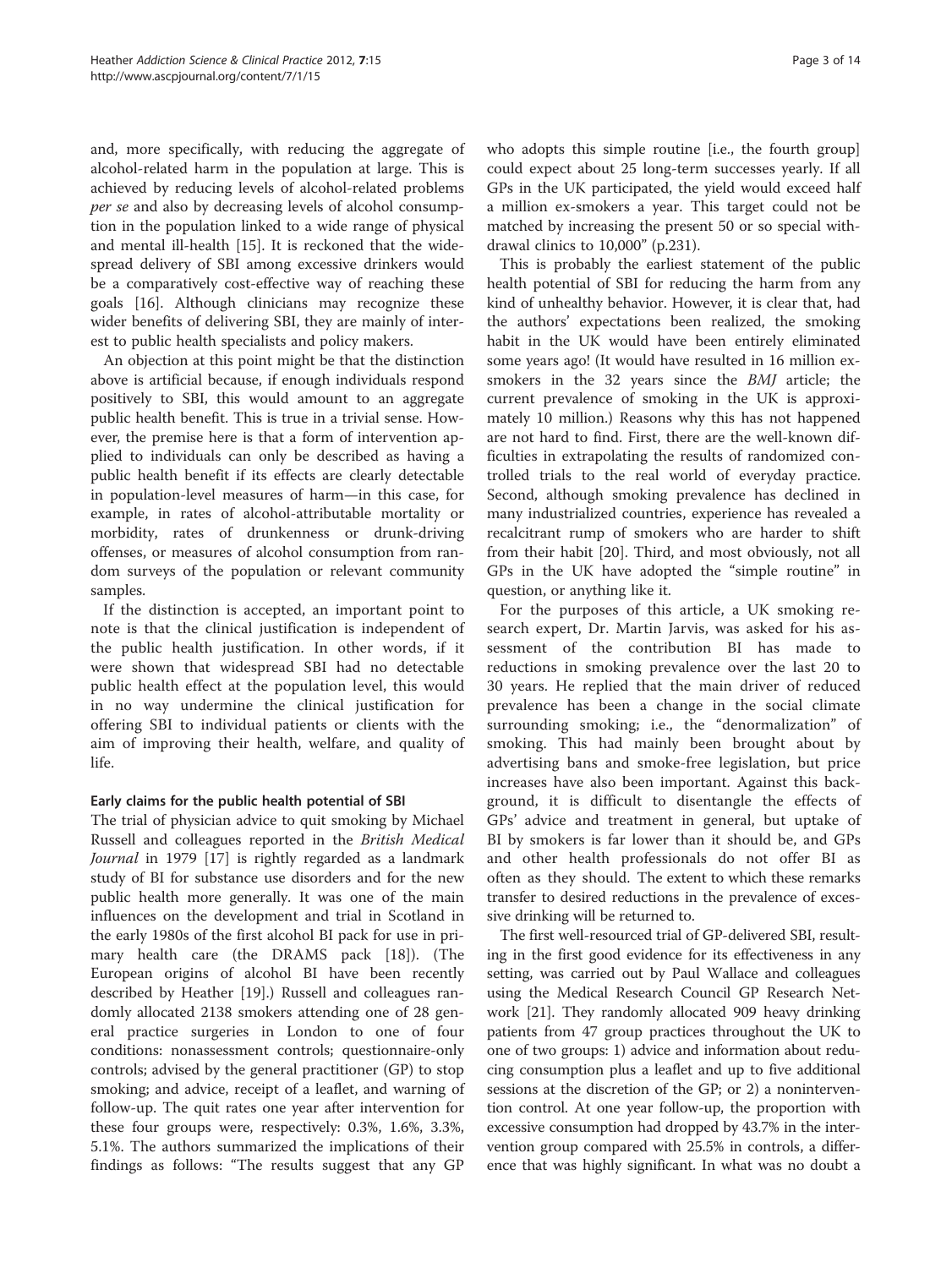reflection of the earlier summary of the Russell et al. study [[17](#page-12-0)], Wallace and colleagues concluded that, "If the results" of this study were applied to the UK, intervention by GPs could each year reduce to moderate levels the alcohol consumption of some 250,000 men and 67,500 women who currently drink to excess. GPs and other members of the primary health care team should therefore be encouraged to include counseling about alcohol consumption in their preventive activities" (p.663).

Again, if this potential had been realized, it would have resulted in 5.75 million heavy drinking men and 1.55 million heavy drinking women becoming low-risk drinkers since Wallace et al.'s 1988 publication. Needless to say, this has not happened. The reasons are similar to those applying to smoking cessation (see above) but chiefly because most GPs in the UK have not incorporated alcohol SBI into their routine work.

#### Modeling SBI effects

A more recent and sophisticated attempt to predict the effect that widespread implementation of alcohol SBI in primary health care would have on rates of excessive drinking in the UK was made by a group from the School of Health and Related Research at the University of Sheffield [\[22](#page-12-0)]. This work was commissioned by the National Institute for Health and Clinical Excellence (NICE) in conjunction with the development of public health guidance to promote the prevention and early identification of alcohol use disorders in adults and adolescents [[23,24\]](#page-12-0).

The Sheffield model involved integrating routine registration and attendance data in general practices and emergency departments, cost information, linking scores on the Alcohol Use Disorders Identification Test (AUDIT) [\[25](#page-13-0)] with baseline consumption levels, and

| Table 1 Three intervention models from the Sheffield Alcohol Policy Model, version 2 |  |
|--------------------------------------------------------------------------------------|--|
|--------------------------------------------------------------------------------------|--|

|                                          | <b>Next GP Registration</b>                                                                                                                                                                                            | <b>Next GP Consultation</b>                                                                                                                                                                                                                                        | <b>Next ED Consultation</b>                                                                                                                                                                    |
|------------------------------------------|------------------------------------------------------------------------------------------------------------------------------------------------------------------------------------------------------------------------|--------------------------------------------------------------------------------------------------------------------------------------------------------------------------------------------------------------------------------------------------------------------|------------------------------------------------------------------------------------------------------------------------------------------------------------------------------------------------|
| <b>Baseline Scenarios</b> Practice nurse | undertakes<br>both<br>screening and, where appropriate, BI                                                                                                                                                             | Physician undertakes both screening and,<br>where indicated, BI as part of consultation                                                                                                                                                                            | Prescreen applied depending on reason<br>for attendance or diagnosis, screening<br>prior to discharge, BI offered as a<br>separate appointment on day after<br>screening                       |
|                                          | Screening using full AUDIT followed<br>by 25-minute intervention                                                                                                                                                       | Screening using full AUDIT followed by<br>25-minute intervention                                                                                                                                                                                                   | > Assume 30% take-up of BI, prescreen<br>similar to PAT, screening with FAST,<br>followed by 50-minute intervention                                                                            |
|                                          | Screening using AUDIT-C followed by<br>5-minute intervention (similar to DES<br>configuration)                                                                                                                         | Screening using AUDIT-C followed by<br>5-minute intervention (similar to DES<br>configuration)                                                                                                                                                                     |                                                                                                                                                                                                |
|                                          | Screening using FAST followed by 5-<br>minute intervention                                                                                                                                                             | Screening using FAST followed by<br>5-minute intervention                                                                                                                                                                                                          |                                                                                                                                                                                                |
| <b>Results</b>                           | delivering BI outweighed by financial<br>savings due to subsequent reduced<br>burden of illness                                                                                                                        | In all three cases, estimated costs of For 25-minute BI, estimated costs outweigh ICER estimated at £9,700 per QALY<br>health-care costs avoided, with net cost<br>overall and ICER of £5,900 per QALY<br>gained (i.e., cost-effective)                            | (i.e., cost-effective)                                                                                                                                                                         |
|                                          | interventions estimated to be better and ICER improved, i.e., cost-savings<br>than "doing nothing"                                                                                                                     | QALY gains and, therefore, baseline For 5-minute BI, intervention costs lower                                                                                                                                                                                      | Despite 10-year program involving<br>screening over three-fourths of adult<br>population, only 18% of hazardous/<br>harmful drinkers estimated to receive<br>BI due to low take-up rate of 30% |
|                                          | Screening<br>registration<br>on<br>next<br>estimated to apply to 39% of<br>population of England over 10-year<br>period, with one-third of hazardous<br>and harmful drinkers being screened,<br>detected, and given BI | Different from next GP registration because<br>GP staff costs higher than those of<br>practice nurse<br>• Men consult less frequently than women                                                                                                                   |                                                                                                                                                                                                |
|                                          |                                                                                                                                                                                                                        | Patients consult GP much more frequently<br>than they change GP<br>Thus, 96% of population screened over 10<br>years (the majority in the first year) with<br>70-79%<br>hazardous/harmful<br>drinkers<br>receiving BI<br>Estimated gain is over 100,000 QALYs over |                                                                                                                                                                                                |
|                                          |                                                                                                                                                                                                                        | 10-year screening program                                                                                                                                                                                                                                          |                                                                                                                                                                                                |

GP = general practice; ED = emergency department; BI = brief intervention; AUDIT = Alcohol Use Disorders Identification Test (AUDIT-C = three AUDIT consumption questions); DES = direct enhanced service; PAT = Paddington Alcohol Test; FAST = Fast Alcohol Screening Test; ICER = incremental cost-effectiveness ratio; QALY = quality-adjusted life year.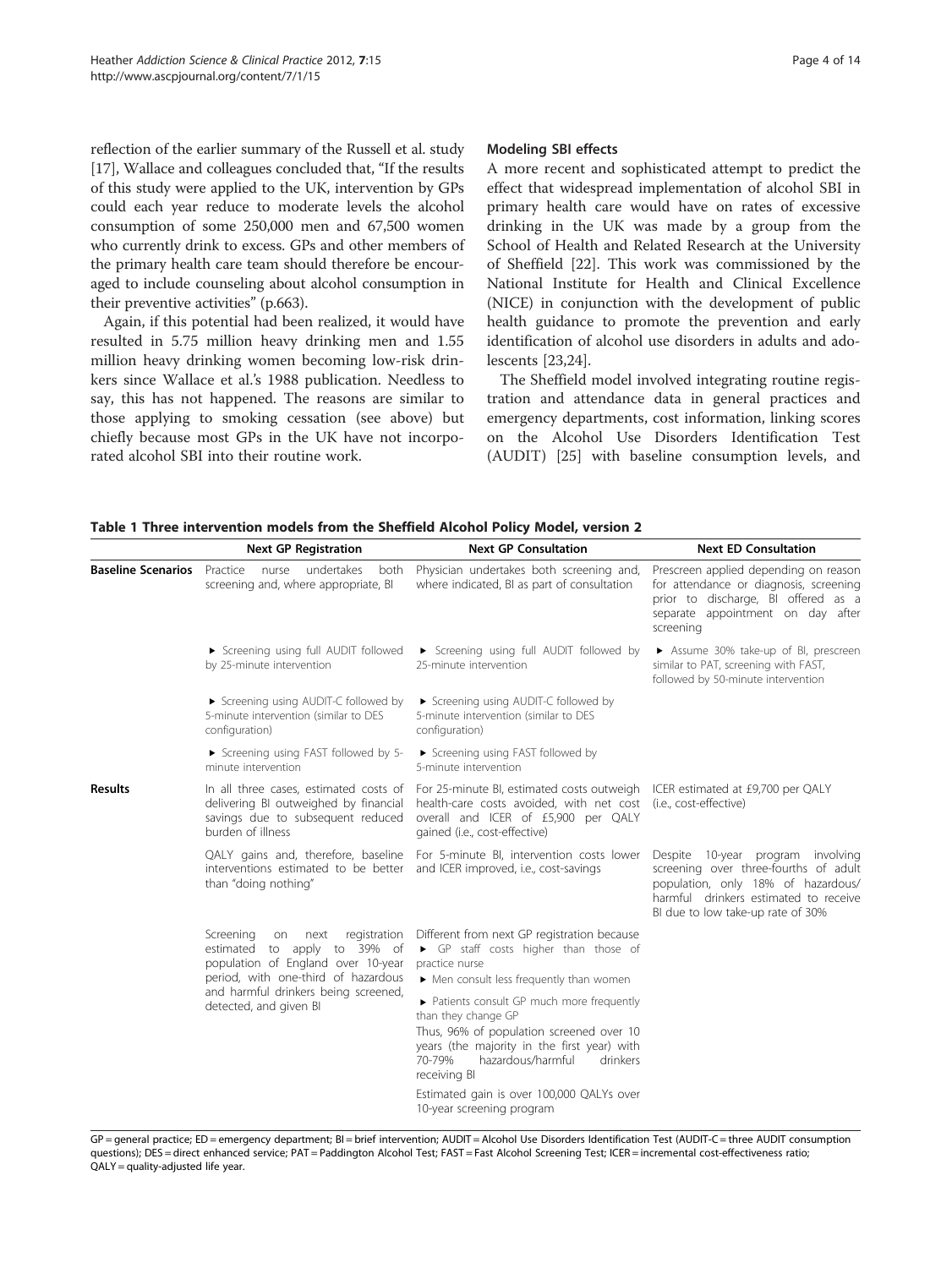<span id="page-5-0"></span>published research evidence on the effectiveness of BIs, principally the Cochrane meta-analysis by Kaner and colleagues [[7\]](#page-12-0). Estimates were made of the effects of a set of possible policies implemented over an assumed 10-year national screening program in England by quantifying the costs of implementation, the effects on 47 health conditions, and savings in health care costs. Crime and workplace harms were excluded. This project was primarily an exercise in economic modeling, and, although cost-effectiveness data are of interest, we will be mainly concerned here with the modelling of SBI implementation and its effects.

All screening was considered to be opportunistic, and an arrival profile was estimated for the proportion of each population subgroup that would attend in the first year of the screening program; repeat screening at subsequent attendances was assumed not to occur. Screening was assumed to be carried out using the full AUDIT [[25\]](#page-13-0), the AUDIT-C (the three AUDIT consumption questions) [\[26](#page-13-0)], or the Fast Alcohol Screening Test (FAST) [[27](#page-13-0)]. Cost-effectiveness ratios were estimated in terms of health care costs per quality-adjusted life year (QALY) gained, similar to a standard NICE technology appraisal. Three general scenarios for SBI were examined: 1) at the next GP registration (i.e., when patients change their GP); 2) at the next GP consultation; and 3) at the next consultation in an emergency care setting. Table [1](#page-3-0) shows the main assumptions underlying each scenario and their estimated effects over a 10-year period.

Despite the cost-effectiveness of the emergency department scenario shown in Table [1](#page-3-0)—i.e., an incremental cost-effectiveness ratio (ICER) of £9,700 per QALY being within standard NICE guidelines, the results for this scenario are disappointing. While it was calculated that 78% of the adult population would be screened in this setting within 10 years, because of an estimated take-up rate of just 30%, only 18% of excessive drinkers would receive a BI. It is also relevant that evidence for effectiveness of SBI in emergency care is inconclusive [[8\]](#page-12-0). Consequently, we focus here on the two GP-based scenarios that were applied to the English population aged ≥11.

There is evidence of the cost-effectiveness of SBI in both GP scenarios in Table [1,](#page-3-0) with cost-offsets for the next GP registration (i.e., estimated costs of delivering SBI were outweighed by financial savings due to a subsequently reduced burden of illness). The main comparison of interest between these two scenarios for present purposes, however, concerns the proportions of the general population who would be screened and the proportion of excessive drinkers in the population who would receive a BI. Thus, screening at the next registration was estimated to apply to 39% of population of England over a 10-year

period, with one-third of hazardous and harmful drinkers being screened, detected, and given a BI. In the Next GP consultation scenario, it was estimated that 96% of the population would be screened over 10 years (the majority in the first year), with 70-79% of hazardous/harmful drinkers receiving a BI.

In considering the findings of this economic model, the many assumptions underlying it should be borne in mind. For example, it was assumed that all patients visiting their GP over a 10-year period would be screened (but only once), all those screening positive would be offered a BI (but only once), and all those offered a BI would accept it. The assumptions that screening and the offer of BI would occur only once in routine practice might be considered unrealistic. The further assumption that mean alcohol consumption in the years following a BI can be adjusted by using a "rebound to baseline" of seven years, based on data reported in the US by Fleming and colleagues [[28](#page-13-0)], may be regarded as especially questionable in the UK context. The impacts on morbidity and mortality were estimated by a "consumption-to-harms" model, but the relationship between consumption and screening score was based on limited survey data. While the effects of BI of different lengths were estimated from the Kaner et al. meta-analysis [[7\]](#page-12-0), the effects of possible booster sessions were excluded, and there were assumed to be no variations in BI effectiveness when delivered by different staff members. If incorrect to various degrees, some of these assumptions would result in overestimation of the cost-effectiveness of SBI and some in underestimation.

Despite the qualifications and misgivings that arise from the Sheffield economic model, its findings are useful for suggesting two broad conclusions. First, because of its limited reach, SBI confined to new patient GP registrations is likely to result in only a modest reduction in the prevalence of excessive drinkers in the population, and, assuming a BI success rate of 10% [\[3](#page-12-0)], one that may not be detectable on population-level measures. On the other hand, because of its much wider penetration, opportunistic screening at each patient appointment would be likely to have a detectable impact on the prevalence of hazardous and harmful drinkers in the population and would be a cost-effective means of achieving this impact.

#### Public health benefit presupposes widespread screening Targeted versus universal screening

If a population-level benefit of SBI is possible, the findings of the Sheffield model suggest that it must be based on widespread screening, including nearly the whole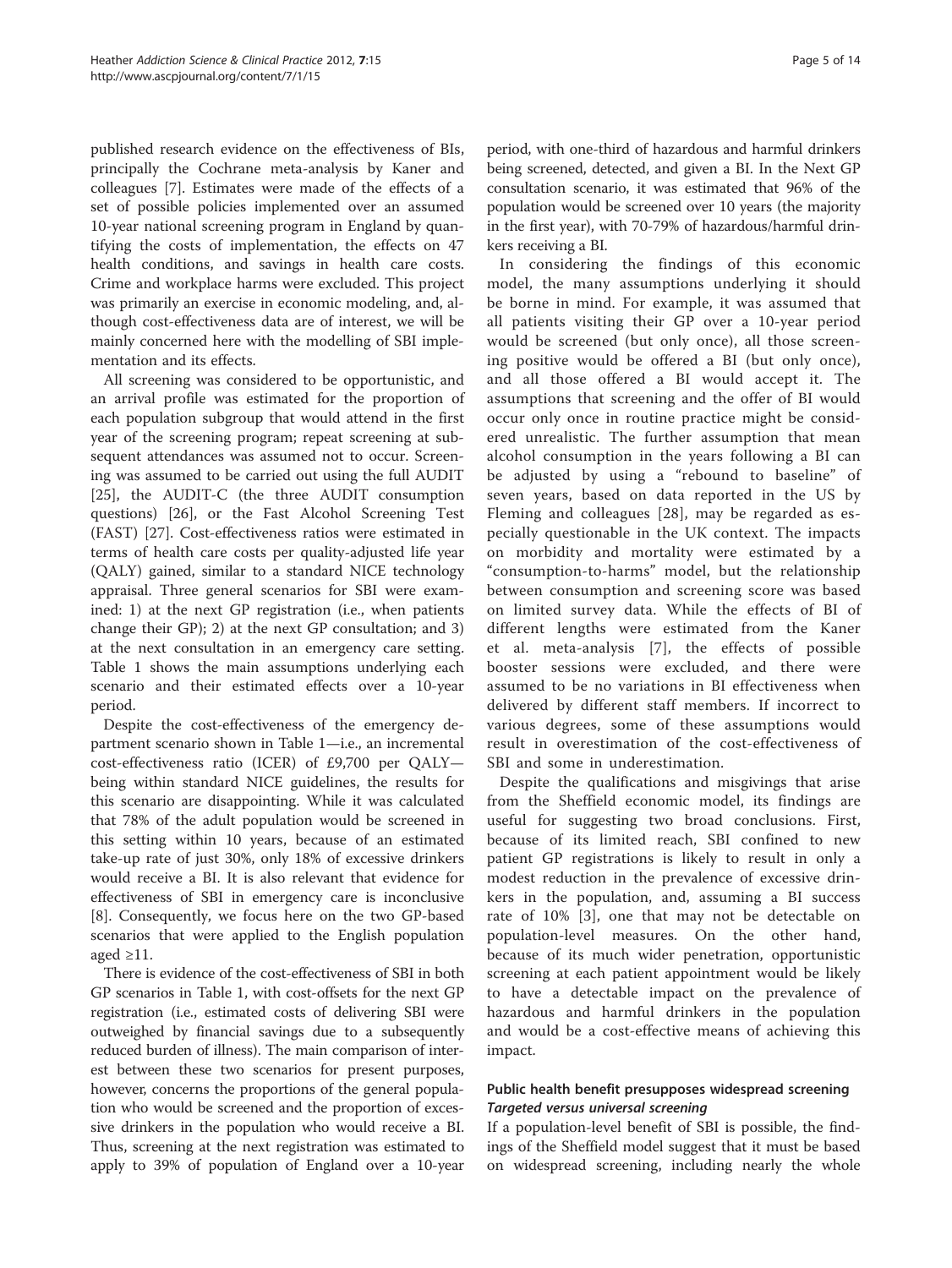population and, thus, the majority of excessive drinkers. However, recent English government policy favors targeted over universal screening in general practice and other medical settings. In a Direct Enhanced Service [DES] commissioned through the Primary Care GMS Contract, GPs are directed to offer an alcohol screen to all new registrants aged 16 and older [[29\]](#page-13-0). (There are a few local variations to this; e.g., NHS South of Tyne & Wear has introduced a Local Enhanced Service that gives payment for universal screening but also gives guidance on targeted groups.) In this way, the DES for alcohol SBI compares unfavorably with the set-up for smoking cessation interventions that are included as part of the Quality and Outcomes Framework (QOF), in which GPs are rewarded for intervening among all smokers in the practice.

In Scotland, where a more severe national alcohol problem is reflected in more government action compared with the other UK countries, there has been a health service target of delivering 149,449 BIs during the period 2008/09–2010/11 [[30\]](#page-13-0). This target has been met (174,205 interventions delivered) and has been extended for another year. This is commendable, but the target is based on clinical presentation and new registrations, not on universal screening.

Guidance issued by NICE recommends that NHS professionals should carry out universal screening if possible; but if not, they should conduct targeted screening in clinics and presentations where heavy drinking patients are most likely to be found [\[23](#page-12-0)]. The recourse to targeted screening by NICE and in national policies is partly a reflection of evidence that health care professionals much prefer targeted screening and often find universal screening unacceptable [\[31](#page-13-0)]. It must also be said that there is considerable resistance to universal screening from some sections of the medical profession, presumably due to the increased workload it implies. This tendency was encouraged by the 2003 publication in the BMJ of an article by Beich and colleagues from Denmark [\[32](#page-13-0)] alleging that screening in general practice "does not seem to be an effective precursor to brief interventions targeting excessive alcohol use" (p. 536). This conclusion is debatable, but the main point is that the public health potential of SBI is unlikely to be realized without the widespread deployment of universal screening.

#### A nationwide screening program for excessive drinking?

The concept of universal screening, wherein individual medical practices and practitioners are reimbursed or

#### Table 2 Criteria used by the UK National Screening Committee for the appraisal of a new formal screening program and verdict applied to alcohol misuse

| Criterion                                                                                                                                                                                                                                                    | <b>Verdict</b>           |
|--------------------------------------------------------------------------------------------------------------------------------------------------------------------------------------------------------------------------------------------------------------|--------------------------|
| 1. The condition should be an important health problem                                                                                                                                                                                                       |                          |
| 2. The epidemiology and natural history of the condition, including development from latent to declared disease, should be adequately<br>understood, and there should be a detectable risk factor, disease marker, latent period, or early symptomatic stage |                          |
| 3. If the carriers of a mutation are identified as a result of screening, the natural history of people with this status should be understood, N/A<br>including the psychological implications                                                               |                          |
| 4. All the cost-effective primary prevention interventions should have been implemented as far as practicable                                                                                                                                                | ?                        |
| 5. There should be a simple, safe, precise, and validated screening test                                                                                                                                                                                     | X                        |
| 6. The distribution of the test values in the target population should be known and a suitable cut-off level defined and agreed                                                                                                                              | X                        |
| 7. The test should be acceptable to the population                                                                                                                                                                                                           | $\overline{\phantom{0}}$ |
| 8. There should be an agreed policy on the further diagnostic investigation of individuals with a positive test result and on the choices<br>available to those individuals                                                                                  | $\sqrt{ }$               |
| 9. If the test is for mutations, the criteria used to select the subset of mutations to be covered by screening, if all possible mutations are not N/A<br>being tested, should be clearly set out                                                            |                          |
| 10. There should be an effective treatment or intervention for patients identified through early detection, with evidence of early treatment $\sqrt$<br>leading to better outcomes than late treatment                                                       |                          |
| 11. There should be agreed evidence-based policies covering which individuals should be offered treatment and the appropriate treatment $\sqrt{}$<br>to be offered                                                                                           |                          |
| 12. Clinical management of the condition prior to participation in a screening program and patient outcomes should be optimized in all<br>health care providers                                                                                              | $\overline{\phantom{a}}$ |
| 13. There should be evidence from high-quality randomized controlled trials that the screening program is effective at reducing mortality or X<br>morbidity                                                                                                  |                          |
| $\sqrt{\ }$ = criterion met.                                                                                                                                                                                                                                 |                          |

 $X =$  criterion failed.

? = verdict uncertain.

N/A = criterion not applicable.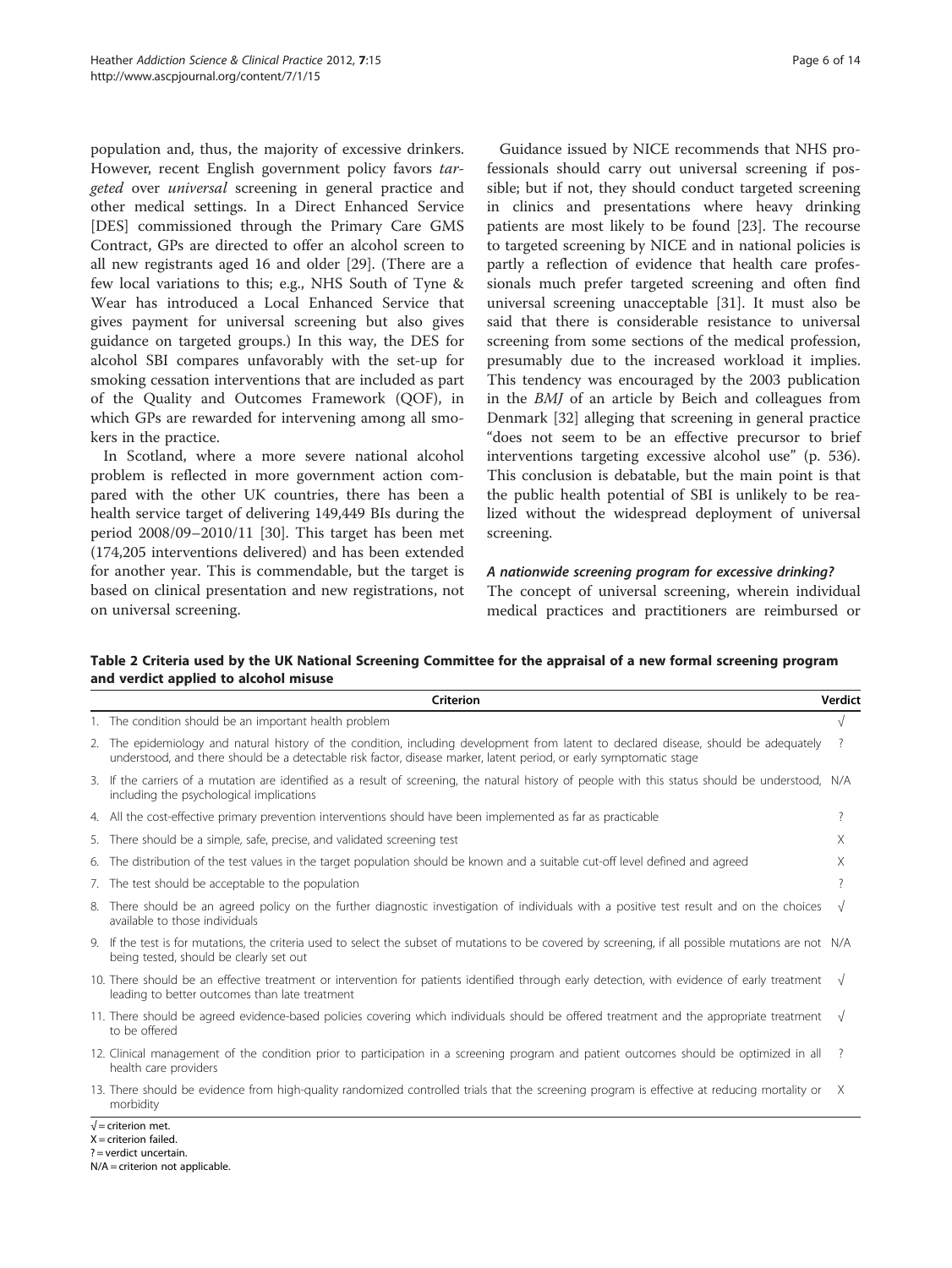otherwise take responsibility for delivering SBI, is different from that of formal nationwide screening program. In the UK, a national screening program represents a systematic attempt by central government, carried out mainly via general medical practice, to screen the entire population, or the relevant parts of it, for early signs of specific conditions. Proposals for such a program are assessed by the UK National Screening Committee (NSC) using a standard set of 13 criteria that any condition must meet to be accepted for mass screening. Conditions that have passed this test and are now targets for mass screening include breast and/or cervical cancer among women, congenital heart disease among the newborn, and bowel cancer among all adults. An appraisal of the suitability of "alcohol misuse" against these criteria was recently carried out by the organization Solutions for Health on behalf of the Department of Health [[33\]](#page-13-0). Alcohol misuse was not recommended for a formal NSC screening program, and it is relevant here to ask why.

The criteria used by the NSC are shown in Table [2](#page-5-0) together with a "verdict" for each from the appraisal. The appraisal is a curious document in some ways because, for the majority of criteria, it is not explicitly stated whether or not the criterion in question has been met or has failed. While some of the criteria appear from the text to be met by alcohol misuse and others appear questionable, yet others that seem unlikely to be met are not given as a reason for rejection; e.g., "All the cost-effective primary prevention interventions should have been implemented as far as practicable" [[4\]](#page-12-0).

The two criteria explicitly identified as grounds for rejection are as follows:

 *Number 5: There should be a simple, safe, precise and validated screening test.* It is concluded that, while the AUDIT [\[25\]](#page-13-0) is the most validated screening tool, and there is evidence that it is effective in identifying Caucasian men who misuse alcohol, there is no single questionnaire or test that has been validated for all subgroups of the population. Cut-off points have yet to be defined for some subgroups, such as young people, women, cultural minorities, and those over 65. A consequence of using self-reported behavior and behavioral change is that there is no independent measure, such as a biomarker, that can provide a single gold standard against which the performance of screening questionnaires can be measured. This is a prerequisite of a formal screening program set out in the criteria laid down by the NSC. (This basis for rejection seems also to apply to criterion 6 in Table [2](#page-5-0).)

 Number 13. *There should be evidence from highquality randomized controlled trials that the screening program is effective in reducing mortality and morbidity.* The appraisal concludes that there is currently limited evidence and no randomized controlled trials showing that the short-/mediumterm reductions in alcohol intake shown in Caucasian men have an impact on morbidity and mortality rates and social harm. A demonstrable reduction in morbidity and/or mortality rates as a result of screening is a prerequisite for a formal screening program.

Any disappointment that might be felt at this decision is perhaps tempered by the fact that other serious health conditions, such as depression and Alzheimer's disease, have also failed to meet NSC criteria for nationwide screening. The direct implications for the alcohol field are that, if it is desired to aim for population-level decreases in alcohol-related harm by means of screening the whole population, screening tests must be developed that meet NSC requirements, and RCTs with sufficient follow-up to demonstrate positive effects of SBI on rates of morbidity and mortality must be published.

#### Screening results from the Swedish Risk Drinking Project

While governments around the world have, so far, been reluctant to attempt widespread implementation of SBI throughout national health systems, there are some exceptions. One of these is the Risk Drinking Project carried out in Sweden from 2004 to 2010. This was probably the largest coordinated attempt so far to implement SBI in a single country [[34](#page-13-0)]. The project was based on a government initiative to give alcohol issues a more prominent place in routine primary, maternity, and occupational health care, involving both physicians and nurses. It had total funding of approximately 25 million Euros. Using occupational health care alone as an illustration, 22 courses were carried out teaching the Risk Drinking Model: i.e., screening with AUDIT and a biological marker (carbohydrate deficient transferrin [CDT]), followed by feedback and BI. In total, 530 workers within occupational health care participated in the training. In addition, more than 900 workers participated in half- and whole-day information seminars and network meetings for knowledge and experience exchange within occupational health care. Fourteen national conferences were held across the country in cooperation with the Confederation of Swedish Enterprise, the Swedish Association of Local Authorities and Regions, the employers' association known as Alecta, and the insurance firm, AFA. In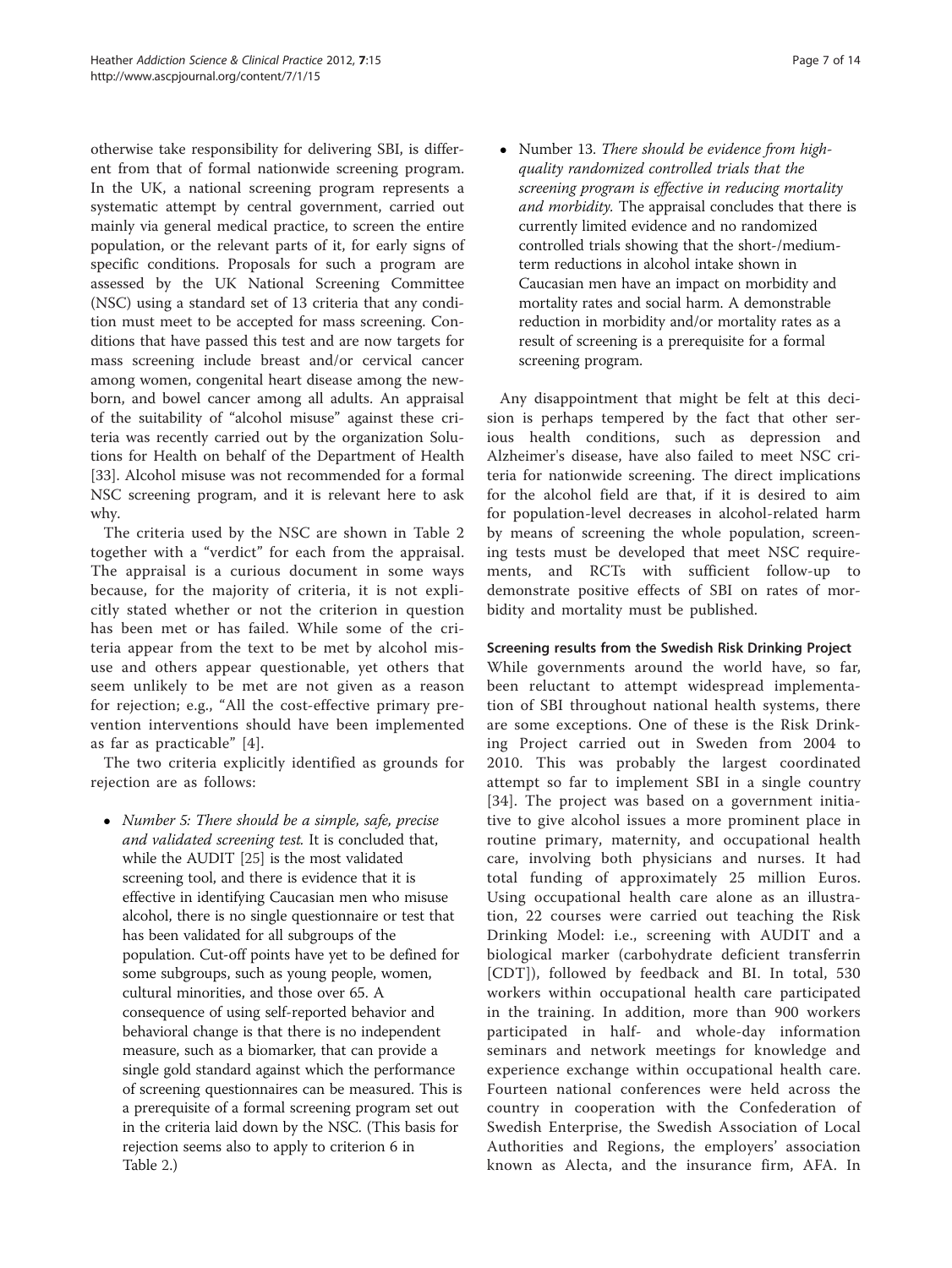addition, 160 local and regional workplace seminars were held in cooperation with occupational health care units and workplaces nationwide, with approximately 6000 participants. This gives some idea of the ambition and reach of the project.

It should be noted here that occupational health care in Sweden, as well as in Finland and some other European countries, is quite different from the employee assistance programs found in the US. The Swedish working population mainly uses occupational health care as a first point of contact for the treatment of acute and chronic illnesses. Primary health care outside the employment setting is mainly used by children, the elderly, and the unemployed. In this way, occupational health care in Sweden is an integral part of the primary care system.

The Risk Drinking Project was carefully evaluated, and findings are currently being published [[35\]](#page-13-0). In one evaluation study [\[36](#page-13-0)], a telephone-administered questionnaire was completed between 2006 and 2009 by a representative sample of approximately 72,000 adults from the Swedish-speaking general population. An "alcohol enquiry" was defined as having been asked about one's drinking by a physician in any health care visit in the last 12 months. Among "hazardous drinkers" (i.e., all those drinking over recommended limits), 17% of men and 13% of women who had visited a physician in the last year recalled having received an alcohol enquiry, while among "sensible drinkers" (i.e., all those drinking at or below recommended limits), 15% of men and 10% of women did so. Overall, 14% of the sample recalled having received an alcohol enquiry. Although it is encouraging that more hazardous drinkers remembered an alcohol enquiry than sensible drinkers, the fact is that, despite the massive effort to persuade medical practitioners to screen for alcohol consumption, only 14% of the people surveyed could recall being asked about their drinking.

#### Public health benefit presupposes widespread implementation of brief interventions

As well as screening, the possibility of a public health benefit from SBI must presuppose the widespread delivery of BI. Recent research from Sweden and Finland, probably the two countries in which SBI has been implemented most widely, is relevant to the issue of the consequences of widespread BI.

### Brief intervention results from the Swedish Risk Drinking Project

In another evaluation of the effects of the Risk Drinking Project [[37](#page-13-0)], a questionnaire was mailed to a randomly selected representative sample of the Swedish population. The questionnaire asked whether alcohol had been discussed at a health care visit during the past year and, if so, what were the duration, contents, experience, and effects of any conversation about drinking. Of the 66% of the sample who had visited health-care services in the last year, 20% reported having had one or more conversations about alcohol during these visits; this figure was extrapolated to 13% of the Swedish population aged 18–64 years. The duration of conversations was generally brief, and the contents, experiences, and effects varied according to the type of drinker concerned. Reduced alcohol consumption as a consequence of intervention was reported by 12% and, interestingly, was more likely to be reported when the conversation lasted for 1–10 minutes (versus one minute) and included advice on how to cut down. There are encouraging aspects of these results, but, once more, the basic finding is that, despite the enormous effort to implement BI in the Swedish health-care system, only 13% of the population recalled having discussed drinking with a health-care practitioner during the past year.

#### Brief interventions: the Finnish experience

In Finland, there has been a concerted attempt since the early 1990s to increase health professionals' SBI activity and induce favorable attitudes toward it, accompanied by extensive training and support from researchers. This was supplemented by a government-funded project starting in 2004 known as the National Brief Intervention Project (VAMP) [\[38](#page-13-0)]. With funding of 2.5 million Euros, about 2000 nurses and 1000 general medical practitioners were trained and supported to carry out SBI. The participating municipalities represented about 25% of the Finnish population, but there was also a concerted attempt to cover the whole country. There was also a separate Occupational Health Care Project in which an additional 2000 health professionals were trained [[38\]](#page-13-0).

A study was mounted to examine how far these widespread and persistent efforts to implement SBI had resulted in the "institutionalization" of SBI activity among Finnish physicians between 2002 to 2007 [[39](#page-13-0)]. In that time, the proportion carrying out SBI increased from 59% to 79%, with regular activity increasing from 9% to 17% and occasional activity from 50% to 61%. Of those who were conducting SBI in 2007, 52% reported increased activity compared with five years earlier. The authors concluded that, despite the continuing challenge of training and motivating those with low SBI activity, implementation among Finnish physicians was reasonably high with an increasing trend.

Another project aimed to evaluate how far this effort had impacted the Finnish general public and how well it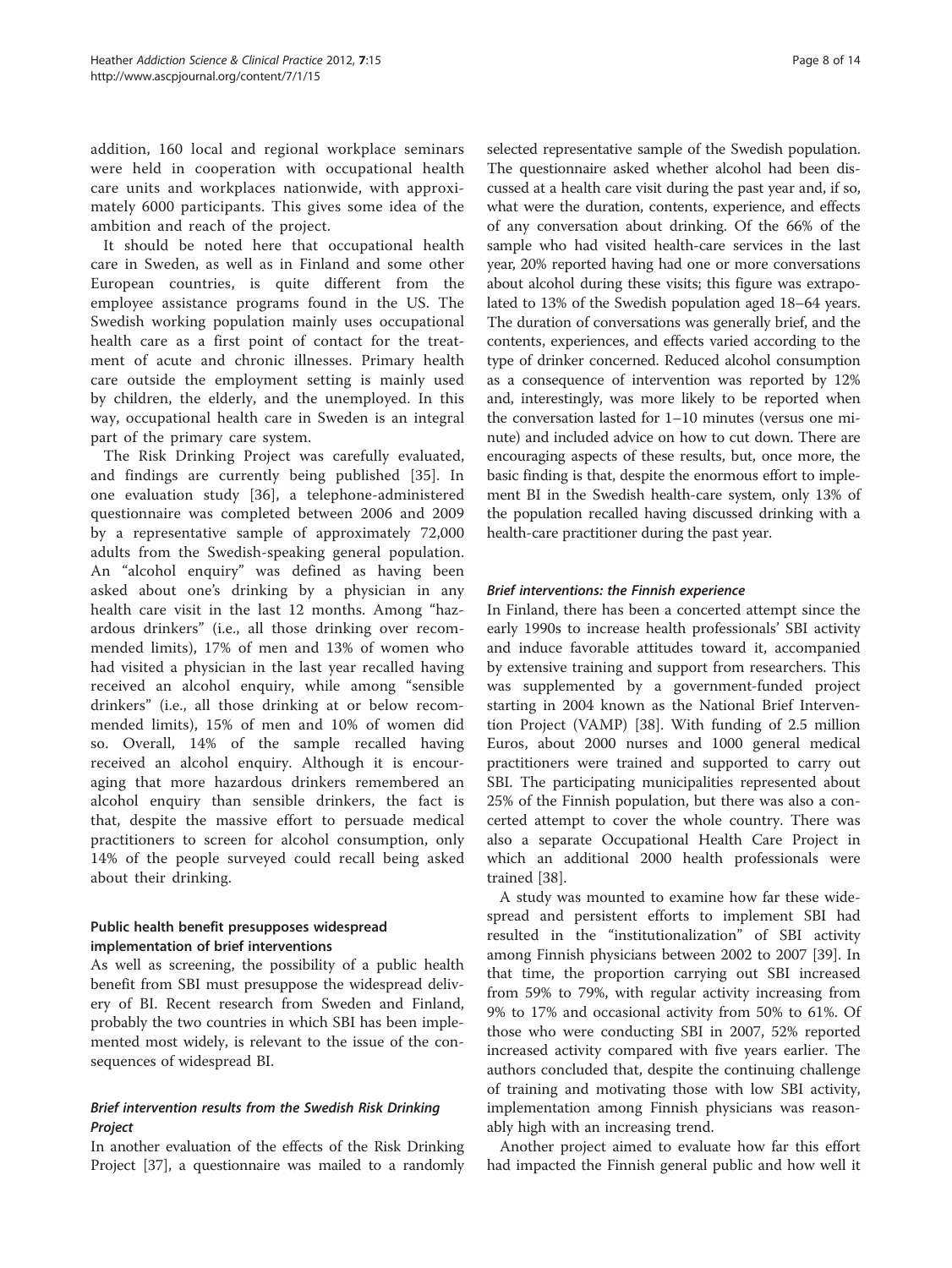reflected public opinion [\[40\]](#page-13-0). Face-to-face interviews were carried out in 2008 with a random sample of 2725 Finns aged 15–69 from the general population. The great majority of the sample (over 90%) had positive attitudes toward being asked about drinking, but, of those who had been in contact with health care in the last year, only one-third recalled being asked, and these were predominantly young male heavy drinkers and those of higher socioeconomic status. Of those who had been asked, although 37% overall had been given advice about drinking, 50% of heavy drinkers had received no advice.

In interpreting these findings, the self-report nature of the data should be taken into account. It is possible that respondents either forgot their physicians asked them about alcohol or that respondents did not wish to admit that they had discussed their drinking with their physician due to the stigma associated with alcohol problems. This would suggest that the estimates provided are lower than the real extent of penetration. Nevertheless, this does not alter the conclusion that, despite the substantial effort to institutionalize SBI in the Finnish health care system over the years, and despite positive public opinion regarding alcohol SBI, the extent to which people are being asked about their alcohol consumption, and the extent to which heavy drinkers receive advice about it, is still lower than would be required to produce a population-level reduction of excessive drinking or alcohol-related harm in Finland.

### Research on the relationship between treatment for alcohol problems and population-level harm

Even the most enthusiastic modeller would concede that empirical research is a superior form of evidence. Unfortunately there is a dearth of empirical evidence on the relationship between SBI and population-level measures of alcohol-related harm. There is, however, a small body of research on the relationship between the provision of formal treatment for alcohol problems and populationor community-level harm, and this might be considered relevant to present interests.

The first such study was carried out in Stockholm, Sweden [[41](#page-13-0)], where there had been an impressive decline in inpatient care for liver cirrhosis and pancreatitis from around 1978 to 1984, combined with similar decreases in rates of alcoholic psychosis, alcohol dependence, and alcohol intoxication requiring treatment. Using time-series analysis, the author concluded that most of this decrease could be accounted for by a 20% fall in alcohol sales during the period in question, but that a large increase in the sale and use of disulfiram and calcium carbimide could be implicated too.

A larger scale time-series analysis was carried out by Holder and Parker [\[42\]](#page-13-0) using data from the US state of North Carolina between 1968 and 1987. Beginning with established evidence that alcohol consumption is an important determinant of levels of liver cirrhosis mortality, the authors enquired why this relationship had not been apparent in some data from the USA and Canada and hypothesized that an increase in treatment for alcohol dependence had resulted in a disjuncture in the relationship between consumption and cirrhosis mortality. This hypothesis was confirmed by the analysis. The authors interpreted their results as showing clearly that treatment for alcohol dependence, provided in sufficient quantity in a large geographical area, can result in significant reductions in liver cirrhosis mortality. This reduction mainly took the form of a short-term lagged effect in which treatment appeared to delay death among individuals with advanced liver disease. Thus, although this is probably the strongest piece of evidence in support of a public health effect of treatment, its relevance to the population of those who typically receive BIs, and who are unlikely to suffer from severe liver disease, must be doubted.

Although the studies above are valuable, this topic is mainly associated with research by Robert Mann, Reginald Smart, and their colleagues from the former Addiction Research Foundation in Toronto, Canada. In their first publication [\[43](#page-13-0)], the authors examined changes in treatment for alcohol problems in the Canadian province of Ontario and in per capita alcohol consumption and rates of liver cirrhosis, the latter of which had substantially decreased in the years immediately preceding the research. They concluded that, with the exception of a single area of the province, increases in treatment were linearly related to decreases in hospital discharges for cirrhosis. However, the method of analysis was considered inadequate for the purpose intended by Holder and Parker [\[42](#page-13-0)].

In the latest publication on this topic [[44](#page-13-0)], this research group tested the hypothesis that rates of cirrhosis mortality are positively associated with per capita alcohol consumption and negatively associated with rates of membership in Alcoholics Anonymous, again using data from Ontario from 1968 to 1989. Both arms of this hypothesis were supported in the analysis. While rightly warning that the limitations of the study restricted the ability to infer a causal relationship, the authors claim that their findings are consistent with previous research indicating that AA membership can reduce cirrhosis mortality.

Evidence on whether programs for high-risk drinkers, including opportunistic BIs, can have an impact on population or aggregate levels of alcohol problems was reviewed and discussed by Smart and Mann in 2000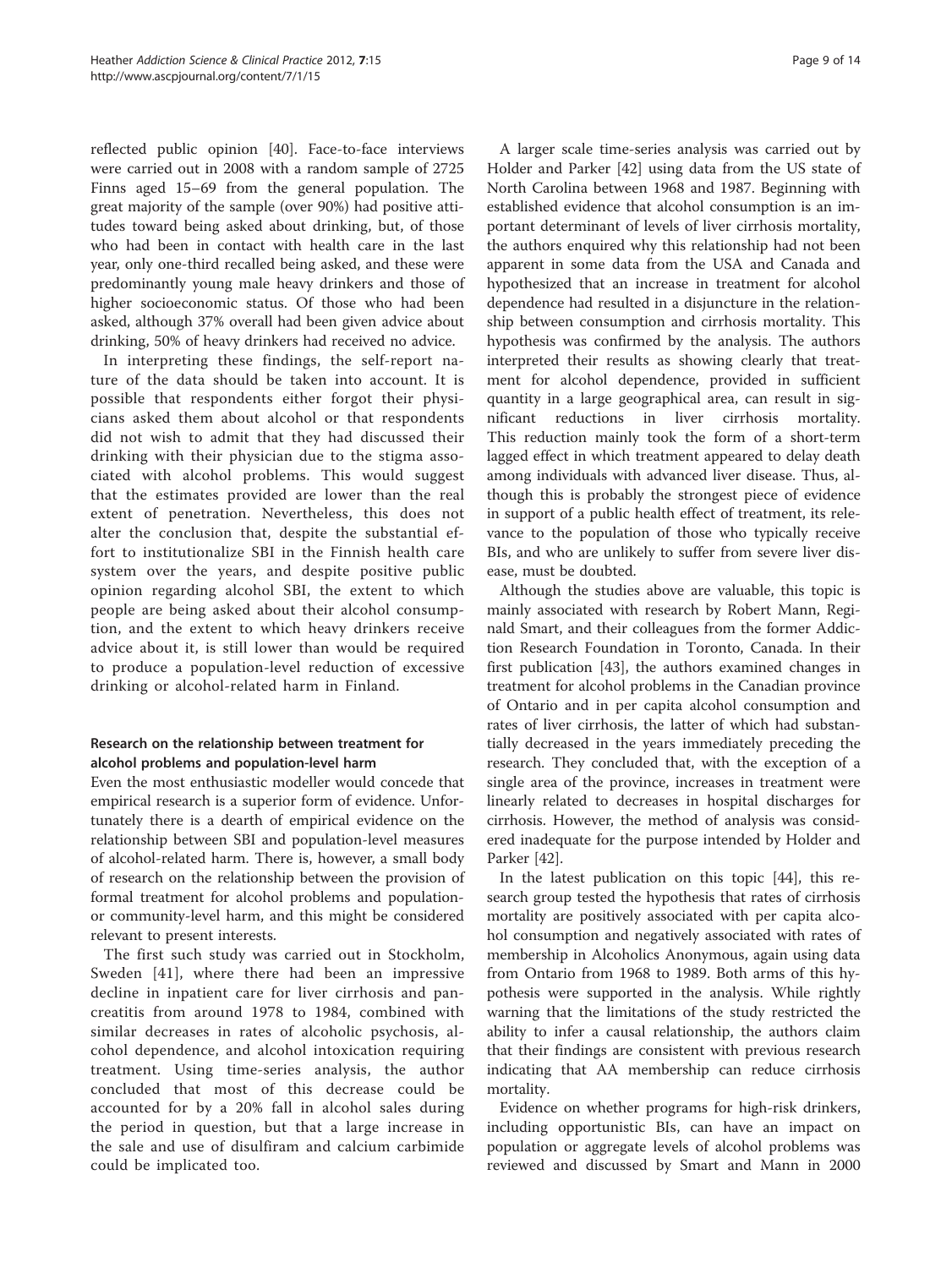[[45\]](#page-13-0), together with some useful commentaries on their article. The authors concluded, "Programs for high-risk drinkers can have beneficial aggregate-level effects and are thus a valuable component of population-based efforts to reduce alcohol problems" (p.37). A number of commentaries, however, pointed to the complexity of the relationship in the real world between programs at the individual level, traditional preventive policies, and aggregate measures of harm [[46](#page-13-0)-[48\]](#page-13-0). It should also be noted that these claims for population-level effects concern only alcohol problems per se, including 100% alcohol-attributable disease, and not the wider range of mortality and morbidity in which drinking is implicated. The emphasis in this research on rates of liver cirrhosis as a measure of aggregate alcohol-related harm and the limited relevance of this measure to the effects of SBI has already been noted.

Perhaps the most useful conclusion from this body of research for present purposes is that there appears to be no good reason why similar studies could not be carried out on the effects of SBI. If a geographical area can be identified in which the level of SBI activity over time can be accurately recorded, and there exist reliable population measures of alcohol-related harm, preferably beyond cirrhosis mortality rates, then it should be possible to examine the relationship between these two sets of variables and see whether a *prima facie* case can be made for a public health effect of SBI.

#### Experimental investigations of population-level effects of SBI

The fundamental limitation of the evidence just summarized is, of course, that it is correlational in nature; thus, it is difficult to adduce causal relationships between variables. Unfortunately, there appear to be no published experimental studies exploring the hypothesis that widespread SBI can lead to population-level effects. In this section, we will briefly consider the kinds of study design that might be directed to this hypothesis.

#### Natural experiments

Researchers should be on the lookout for opportunities to compare aggregate measures of alcohol-related harm from geographical areas and communities in which SBI has been intensively implemented over a protracted period of time with other areas, similar as far as possible on relevant demographic and other background variables, where it has not. This is the weakest form of experimental evidence but better than nothing.

#### Quasi-experimental designs

This involves implementing SBI intensively in a selected area or areas and not implementing it in other areas matched as far as possible on relevant background variables (e.g., sociodemographic composition, baseline level and variability of alcohol consumption etc. [\[49](#page-13-0)]). After a stipulated period, identical or at least comparable aggregate measures of harm, including possibly findings from before/after random surveys of the general population, would be compared between experimental and control areas. Interestingly, this kind of design was considered at some length by investigators as the basis for Phase IV of the WHO Collaborative Project on the Identification and Management of Alcohol-related Problems in Primary Health Care [\[50](#page-13-0)] before it was concluded that it would be too difficult for a multi-country project of this kind and the action research framework that was eventually used was agreed upon [\[51\]](#page-13-0). Nevertheless, a collection of quasi-experiments, designed to discover whether a population-level benefit of widespread SBI could be detected, was thought to be the logical conclusion to a 20-year project in which SBI had been developed and tested.

There are, of course, formidable difficulties with quasiexperimental designs. These include the problem of matching experimental and control areas on possible confounding variables and of controlling the required level of SBI activity (i.e., intensive over time in experimental areas and absent over time in control areas). Nevertheless, quasi-experimental designs have a respectable place in the history of alcohol-problems research and have provided evidence for the effectiveness of community-based prevention projects [\[52,53](#page-13-0)]. One study of this type [\[54\]](#page-13-0) included BI given by GPs as part of a community-based prevention program under study, but it was not possible to isolate the effects of SBI from those of the other program components. However, quasi-experimental designs can, in principle, be applied to the question of public health benefits from SBI and are needed to provide empirical evidence on the question of whether such benefits are large enough to be detected.

#### Cluster randomized controlled trials

This is the most rigorous type of design in this list and again has a respectable place in research on communitybased prevention programs [\[55\]](#page-13-0). The unit of randomisation here would be communities in which SBI was or was not intensively implemented. While individual patient data would be of interest, the main outcome variables would be aggregate data on alcohol-related harm from each community. Projects of this kind to evaluate the population-level effects of SBI are also needed.

#### Necessary conditions for a population-level effect of SBI

Before proceeding to the final section of this article, it will be useful to summarize the conditions that it must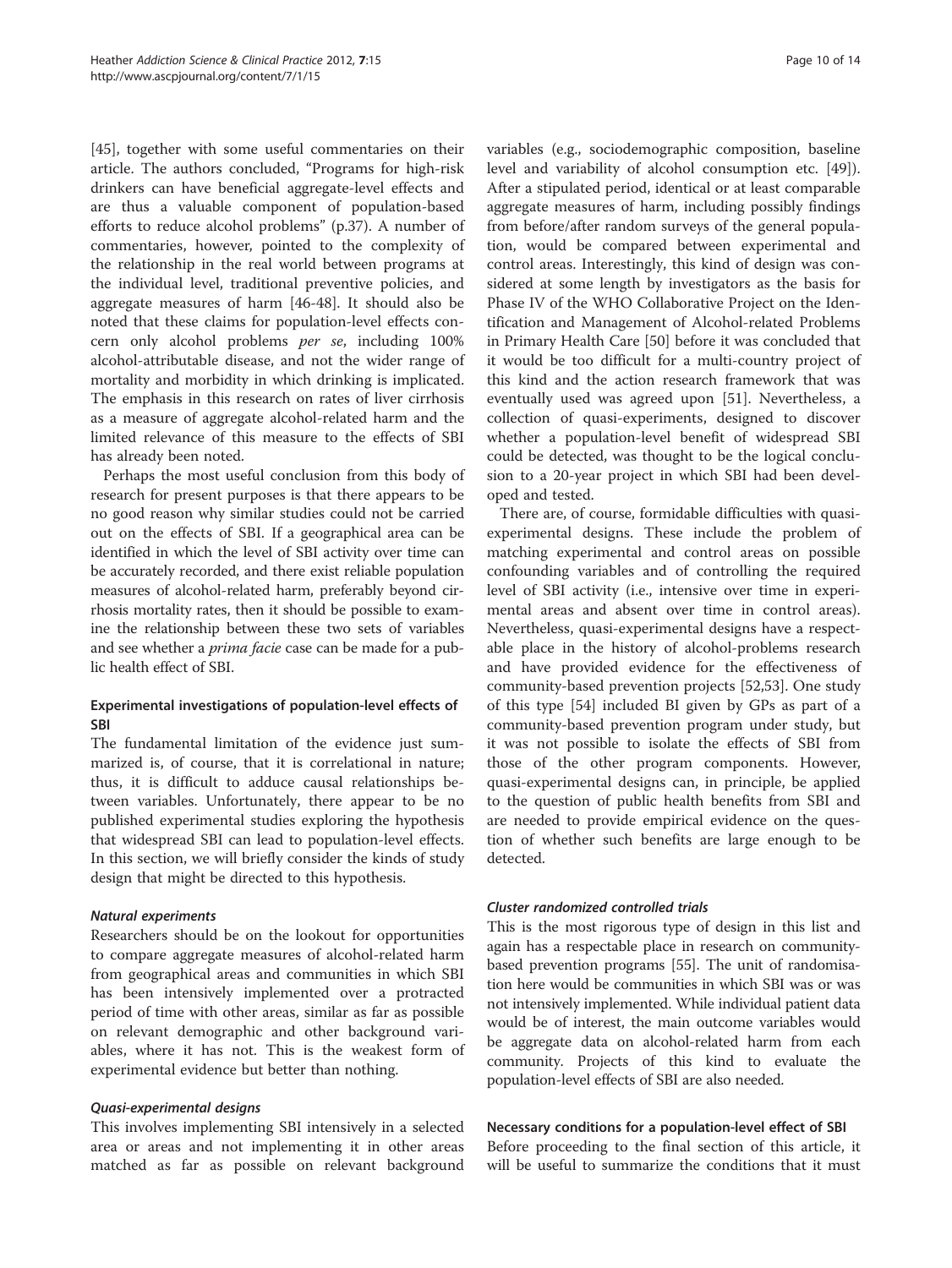be assumed are necessary for a population-level effect of SBI to occur.

- 1) All or nearly all people in the population are screened, and the great majority of excessive drinkers in the population are identified and offered a BI.
- 2) BI reduces consumption to low-risk levels in some of those who receive it (around 10% based on present data).
- 3) Reductions in consumption resulting from BI are relatively long-lasting.
- 4) There is a dose–response relationship between alcohol consumption and harm such that reductions in consumption among excessive drinkers lead to reductions in harm.

With the exception of the second item, all these necessary conditions are currently unlikely, either because they are difficult to achieve or because there is no evidence to support them. In the case of the first assumption, evidence from Sweden and Finland suggests that, even after thorough, persistent, and expensive national programs to implement SBI, no more than a half of excessive drinkers will receive advice about their drinking.

Even when that advice is received and results in behaviour change, there is little evidence that these changes will be sustained over time. The only good evidence for the durability of low-risk drinking following BI comes from the work of Fleming and colleagues [\[56\]](#page-13-0) who reported continuing benefits of BI four years after intervention. This study is relied on in nearly every discussion of the long-term benefits of BI in the world literature. In a 10–16 year follow-up of the sample recruited in the well-known Malmö community health screening project, Kristenson and colleagues [[57](#page-13-0)] reported that intervening had reduced mortality among middle-aged men, but it is doubtful whether the original intervention could meaningfully be described as brief. A 10-year follow-up in Australia [\[58\]](#page-13-0) failed to find evidence that, in the absence of booster sessions, BI could sustain significant long-term reductions in drinking. Thus, much better evidence is needed for the sustained effects of BI before the third condition above can be regarded as met.

In the case of the fourth condition, there is copious evidence that increased consumption is associated with higher rates of mortality, morbidity, and other types of harm. However, this is different from the requirement that reductions in consumption among those who have been drinking heavily, sometimes for many years, are associated with reductions in harm. As discussed earlier, the NSC insisted that more evidence was needed that SBI led to reductions in mortality and morbidity before it could be considered for a mass screening program.

#### The political acceptability of widespread SBI

Another necessary condition for a population-level effect might be that widespread implementation of SBI is politically acceptable. Recently in England, the NHS Future Forum, a body set up by the government to provide advice on the future of health services, recommended a transformation in the relationship between NHS staff and patients in order to reduce the toll of illhealth, and the cost to the NHS of rapidly rising numbers of people with ill-health linked to lifestyle [\[59](#page-13-0)]. Dubbed "make every contact count," the proposal is for all health-care professionals—not just physicians and nurses, but surgeons, midwives, health visitors, physiotherapists, pharmacists, dentists, etc.— to routinely talk to patients about lifestyle, even when the presenting problem has no obvious connection with it; and, when required, offer motivationally-based advice on lifestyle change [[60](#page-13-0)]. The aspects of lifestyle to which this applies are diet, smoking, alcohol intake, and exercise. These ideas are very familiar, of course, to anyone interested in promoting BI for unhealthy behaviors, and, in specific regard to alcohol-related harm, seem to offer much promise. The recommendations were accepted by the Secretary of State for Health, Andrew Lansley, although whether they will become official government policy has yet to be seen.

The Future Forum report has been met with protests from both sides of the political spectrum. Critics on the right complain that the policy will intrude on patients' freedom to choose how to live their lives and smacks of "the nanny state," while characterizing the advice to be offered as "lecturing" and "preaching." On the other hand, critics on the left argue that the recommendations are part of the government's aim of shifting the focus of debate about health issues away from structural approaches to dealing with health inequalities in society to individual responsibility for lifestyle change. The idea that health inequalities can be addressed by personal advice on lifestyle is seen as simplistic and ideologically driven.

Whatever the merits of these opposite reactions, the point for present purposes is that the level of SBI implementation which, it has been argued in this article, would be necessary for a population-level effect to emerge—a scenario in which every time one made contact with a health professional, for any reason, one would be asked about one's drinking and, in many cases, be advised to cut down—might not be tolerated by the general public, not to mention the health professionals asked to deliver it, and might therefore be an electoral liability to any political party supporting it.

#### SBI and alcohol control measures

We reviewed above the conditions that may be necessary for a population-level effect of SBI to occur. But this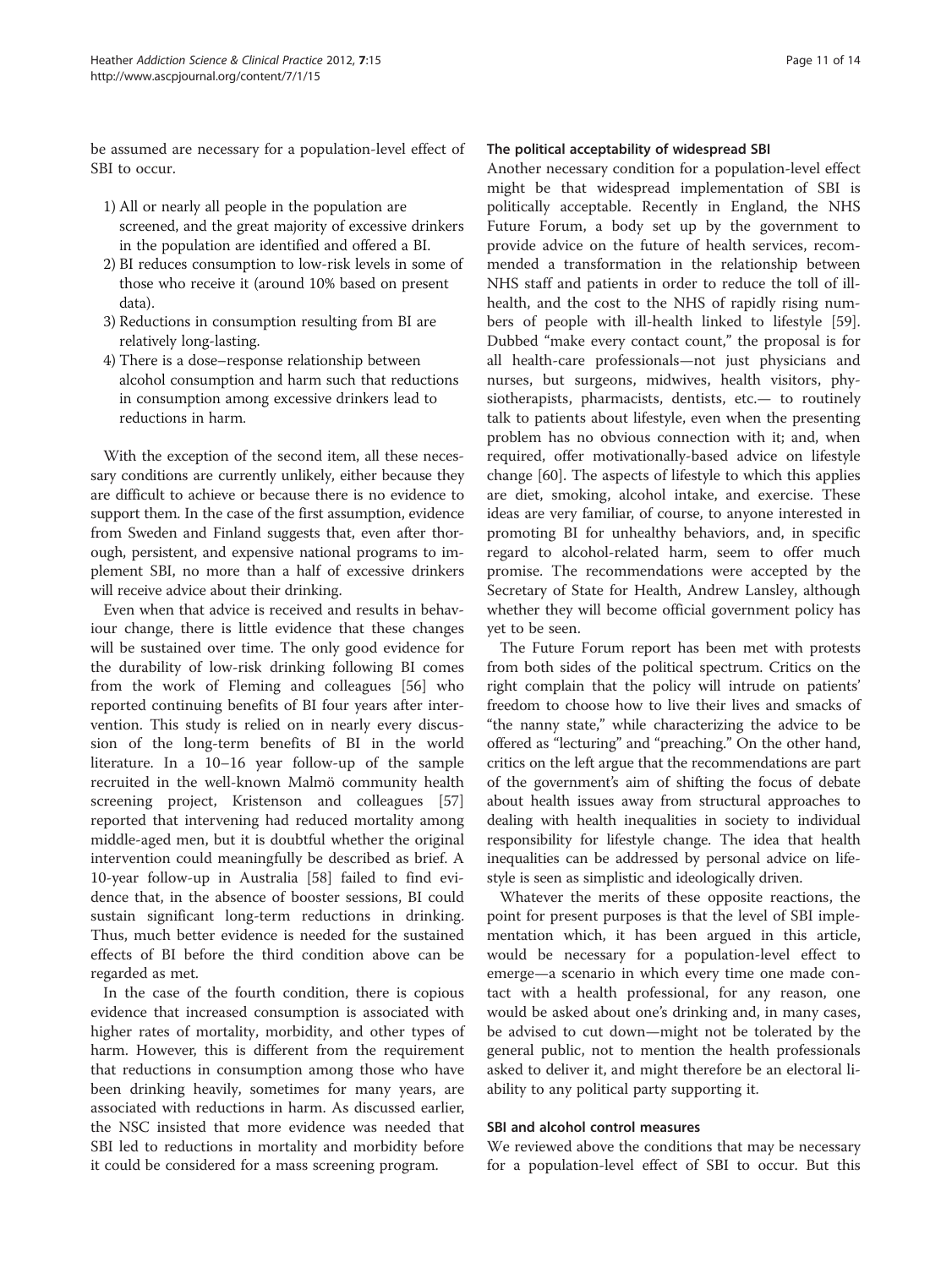<span id="page-12-0"></span>assumes that SBI activity affects alcohol consumption and harms in a straightforward fashion, without interactions with other influences on drinking in society. In reality, the factors that are causally related to alcohol consumption make up a complex system of interacting forces.

One especially important set of influences is the alcohol control measures in operation in a jurisdiction at any one time. These measures refer mainly to laws and policies on taxation and their effects on the affordability of alcoholic products, the availability of alcohol, both in terms of the density of alcohol outlets and trading hours, and the marketing of alcoholic products, including advertising and promotions of various kinds. There is now a consensus among scientists in the alcohol field that these are the strongest determinants of per capita alcohol consumption [\[61\]](#page-13-0): under the whole population theory of alcohol problems, the level of per capita consumption determines the overall level of alcohol-related harm in a society [\[62,63\]](#page-13-0).Policies that increase price or reduce availability and marketing are, therefore, the most effective measures for preventing and reducing alcoholrelated harm [\[61](#page-13-0)]. But how does SBI relate to these measures?

#### Widespread SBI without alcohol control measures

Despite strong evidence for their effectiveness, alcohol control policies have seldom been implemented by governments, probably because of fears that they would be unpopular with the electorate. It has been argued that, given the reluctance of governments to enact these policies, the widespread implementation of SBI might be the only alternative for making a public health impact on alcohol-related harm [[64](#page-13-0)]. However, there is also a suspicion, alluded to above, that an appeal to SBI might be used by governments to deflect attention from alcohol control measures and other societal changes necessary to reduce alcohol problems.

Beyond a direct effect on alcohol consumption and problems, however, widespread SBI might have indirect effects at community or population levels. It could, for example, encourage more health-care professionals to become involved in advocacy for effective preventive measures, including alcohol control measures [\[65\]](#page-13-0), and perhaps influence community or even national policy agendas. Since a large proportion of the harm done by alcohol is "third-party damage" [\[66\]](#page-13-0) (i.e., harm to others besides the drinker), widespread SBI could have benefits for families, employers, and entire communities. Probably of most importance, it might raise public awareness of alcohol-related harm and help foster the kind of "denormalization" of excessive drinking that is thought

to have been crucial in reducing smoking prevalence in industrialized countries over the past few decades [[67\]](#page-13-0).

Another intriguing possibility is that decreases in alcohol consumption brought about in recipients of successful SBI could lead to further reductions among their family and friends by changing obligations and expectations and by modelling, which could result in a further ripple effect on drinking behavior throughout a community. This was the "snowball" mechanism proposed by Ledermann [[68\]](#page-13-0) to account for the fact that a decrease in the population mean of alcohol consumption did not affect the dispersion of the distribution and is a construct also central to Skog's analysis [[69\]](#page-13-0) of the collectivity of drinking cultures. On an obviously speculative basis, it could be an indirect mechanism for any population-level effects widespread SBI might have.

Thus, there are reasons to believe that widespread SBI without control measures could lead indirectly to population-level reductions in alcohol-related harm, if only by increasing the public acceptability of those control measures. However, the evidence reviewed above suggests that SBI would need to be very widely disseminated indeed for this to happen, certainly above a level of dissemination that has so far occurred anywhere in the world.

#### Widespread SBI with alcohol control measures

Even if alcohol control measures were introduced by government, SBI would still have an important role to play in the battle against alcohol-related harm. This is because the two policies would have reciprocal benefits and synergistic effects.

First, it is reasonable to assume that changes in drinking behavior brought about by SBI are harder to maintain in an environment that encourages heaving drinking through the easy availability of cheap alcohol and the seductive marketing of alcoholic products. Thus, the introduction of control measures would be likely to lower the relapse rate following successful SBI. Conversely, increases in price and restrictions on availability could lead drinkers to try to cut down on their drinking, and some, especially those with some degree of alcohol dependence, might find this difficult without the help and support offered by SBI. Moreover, what was said at the beginning of this article should be reiterated: that is, the clinical benefits of SBI—the lowering of risks of harm among individual hazardous drinkers and the reductions in actual harm among harmful drinkers exist independent of any population-level effects it might or might not have. And, however successful control measures might be in lowering per capita consumption and population harm, there would still be many individuals who would benefit from SBI.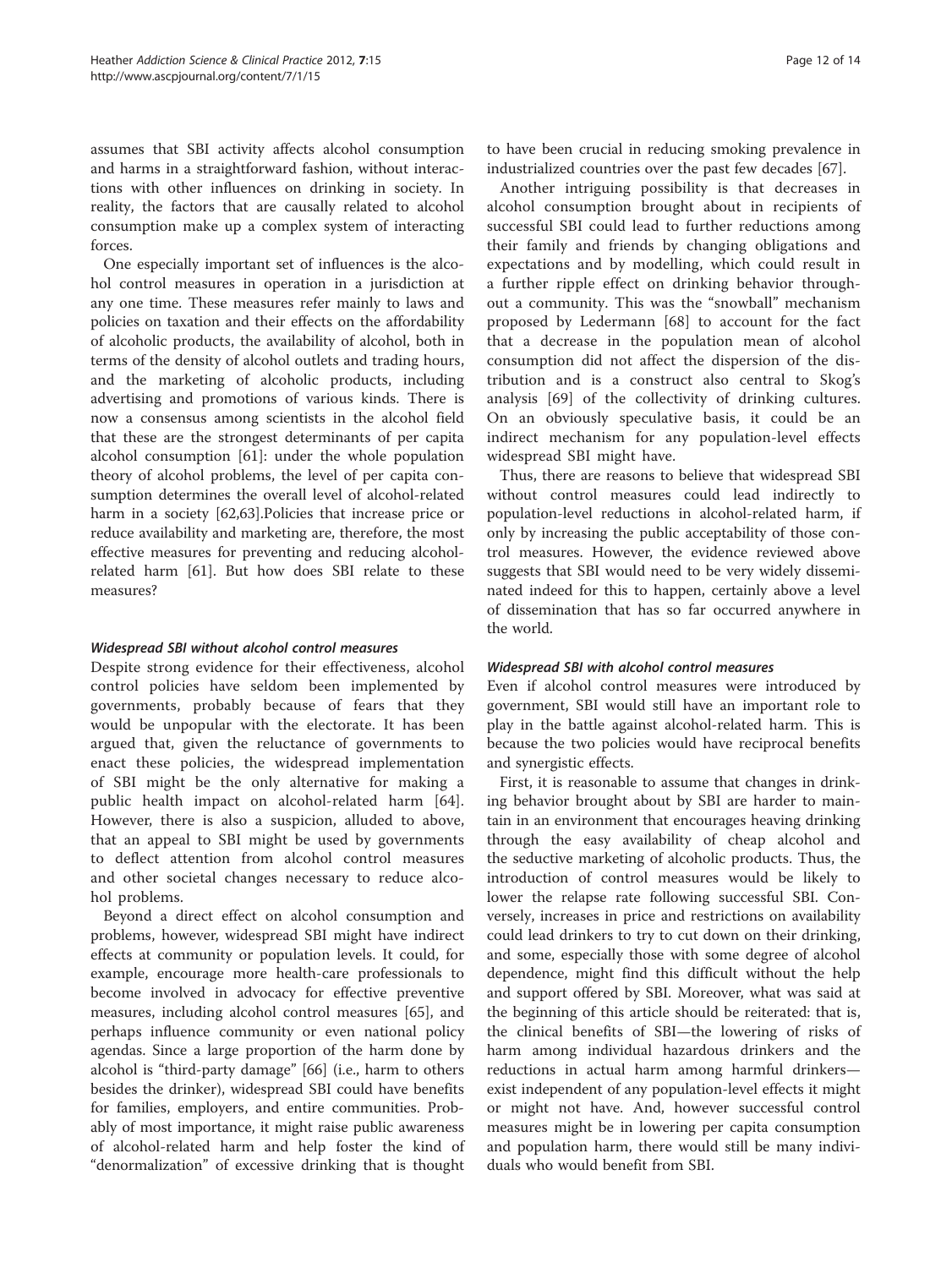#### <span id="page-13-0"></span>Conclusions

The first conclusion from this discussion is that it is impossible to be confident about an answer to the question that forms the title of this article; namely, can SBI lead to population-level reductions in alcohol-related harm? This is because of a lack of empirical evidence as to whether widespread SBI can reduce alcohol-related harm as detectable on population-level, or at least community-level, measures. Even correlational studies, such as have been conducted on the relationship between treatment for alcohol problems and population-level harm, are lacking in the SBI field. In the absence of this empirical evidence, we have to rely on estimates from modelling that suggest public health benefits would only occur if SBI were disseminated widely throughout a population. Even then, we need more assurance from long-term prospective research that reductions in consumption brought about by BI would be sustained sufficiently to enable populationlevel effects to occur.

There is no evidence at present that any national health care system has reached the degree of penetration of SBI necessary for population-level effects. This applies even to countries like Sweden and Finland, where the necessary conditions seem most propitious for this to happen. National mass screening programs could possibly have the desired impact but, according to the opinion of the NSC, there is a need for evidence that SBI results in reductions to alcohol-related mortality and morbidity and for the development of a simple, safe, precise, and validated screening test before standard criteria for mounting such a program can be met. There must also be a question whether the intensive dissemination of SBI that appears necessary would be politically acceptable both to health professionals and to the general public.

Widespread dissemination of SBI without the implementation of alcohol control measures might have indirect influences on alcohol consumption and harm but would be unlikely on its own to result in public health benefits. However, if and when alcohol control measures are introduced, SBI would still have an important role in the battle against alcohol-related harm.

#### Competing interests

The author declares he has no competing interests.

The information in this paper was presented in part at the 8th Annual International Network on Brief Interventions for Alcohol Problems (INEBRIA) Conference, September 21–23, 2011, Boston, MA, USA.

#### Acknowledgments

The author is grateful to the following people for advice on specific aspects of this article: Mike Ashton, Paul Cassidy, Mima Cattan, James Morris, Per Nilsen, Kaija Seppä. Thanks are also due to an anonymous reviewer for useful comments on a previous draft.

Received: 16 January 2012 Accepted: 7 July 2012 Published: 28 August 2012

#### References

- 1. Heather N: Interpreting the evidence on brief interventions for excessive drinkers: the need for caution. *Alcohol Alcohol* 1995, 30:287–296.
- 2. Moyer A, Finney J, Swearingen C, Vergun P: Brief Interventions for alcohol problems: a meta-analytic review of controlled investigations in treatment -seeking and non-treatment seeking populations. *Addiction* 2002, 97:279–292.
- 3. Kaner E, Newbury-Birch D, Heather N: Brief intervention. In *Evidence-based Addiction Treatment*. Edited by Miller P. Burlington: Academic; 2009:189–213.
- Heather N: Breaking new ground in the study and practice of brief alcohol interventions. *Drug Alcohol Rev* 2010, 29:584–588.
- 5. Miller WR, Rollnick S: *Motivational Interviewing: Preparing People for Change*. 2nd edition. New York: Guilford; 2002.
- 6. Rollnick S, Heather N, Bell A: Negotiating behaviour change in medical settings: the development of brief motivational interviewing. *J Mental Health* 1992, 1:25–37.
- 7. Kaner E, Beyer F, Dickinson H, Pienaar E, Campbell F, Schlesinger C, Heather N, Saunders J, Burnand B: Effectiveness of brief alcohol interventions in primary care populations. *Cochrane Database Syst Rev* 2007, 2:CD004148.
- 8. Nilsen P, Baird J, Mello M, Nirenberg TD, Woolard R, Bendtsen P, Longabaugh R: A systematic review of emergency care brief alcohol interventions for injury patients. *J Subst Abuse Treat* 2008, 35:184–201.
- 9. McQueen J, Howe T, Allan L, *et al*: Brief interventions for heavy alcohol users admitted to general hospital wards. *Cochrane Database Syst Rev* 2011, 8:CD005191.
- 10. Raistrick D, Heather N, Godfrey C: *Review of the Effectiveness of Treatment for Alcohol Problems*. London: National Treatment Agency; 2006.
- 11. Ballesteros J, Duffy JC, Querejeta I, Arino J, Gonzalez-Pinto A: Efficacy of brief interventions for hazardous drinkers in primary care: systematic review and meta-analysis. *Alcohol Clin Exp Res* 2004, 28:608–618.
- 12. Acheson D: *Public Health in England*. London: UK Department of Health; 1988.
- 13. Stead L, Bergson G, Lancaster T: Physician advice for smoking cessation. *Cochrane Database Syst Rev* 2008, 2:CD000165.
- 14. Prochaska J, DiClemente CC: Towards a comprehensive model of change. In *Treating Addictive Behaviours: Processes of Change*. Edited by Miller W, Heather N. New York: Plenum Press; 1986:3–27.
- 15. Room R, Babor TF, Rehm J: Alcohol and public health. *Lancet* 2005, 365:519–530.
- 16. Anderson P, Baumberg B: *Alcohol in Europe: A Public Health Perspective*—*A Report for the European Commission*. London: Institute of Alcohol Studies; 2006.
- 17. Russell MAH, Wilson C, Taylor C, Baker C: Effect of general practitioners' advice against smoking. *BM J* 1979, 283:231–234.
- 18. Heather N, Campion PD, Neville RG, MacCabe D: Evaluation of a controlled drinking minimal intervention for problem drinkers in general practice (The DRAMS Scheme). *J Royal Coll Gen Pract* 1987, 37:358–363.
- 19. Heather N: Developing, evaluating and implementing alcohol brief interventions in Europe. *Drug Alcohol Rev* 2011, 30:138–147.
- 20. Mendez D, Warner K, Courant P: Has smoking cessation ceased? Expected trends in the prevalence of smoking in the United States. *Am J Epidemiol* 1998, 148:249–258.
- 21. Wallace P, Cutler S, Haines A: Randomized controlled trial of general practitioner intervention with excessive alcohol consumption. *BMJ* 1988, 297:663–668.
- 22. Purhouse R, Brennan A, Latimer N, Meng Y, Rafia R, Jackson R, Meier P: *Modelling to assess the effectiveness and cost-effectiveness of public healthrelated strategies and interventions to reduce alcohol-attributable harm in England using the Sheffield Alcohol Policy Model version 2.0*, Report to the NICE Public Health Programme Development Group. Sheffield UK: University of Sheffield; 2009.
- 23. National Institute for Health & Clinical Excellence: Alcohol Use Disorders: Preventing the Development of Hazardous and Harmful Drinking. In *NICE Public Health Guidance #24*. London: Author; 2010.
- 24. Kaner E: NICE work if you can get it: development of national guidance incorporating screening and brief intervention to prevent hazardous and harmful drinking in England. *Drug Alcohol Rev* 2010, 29:589–595.